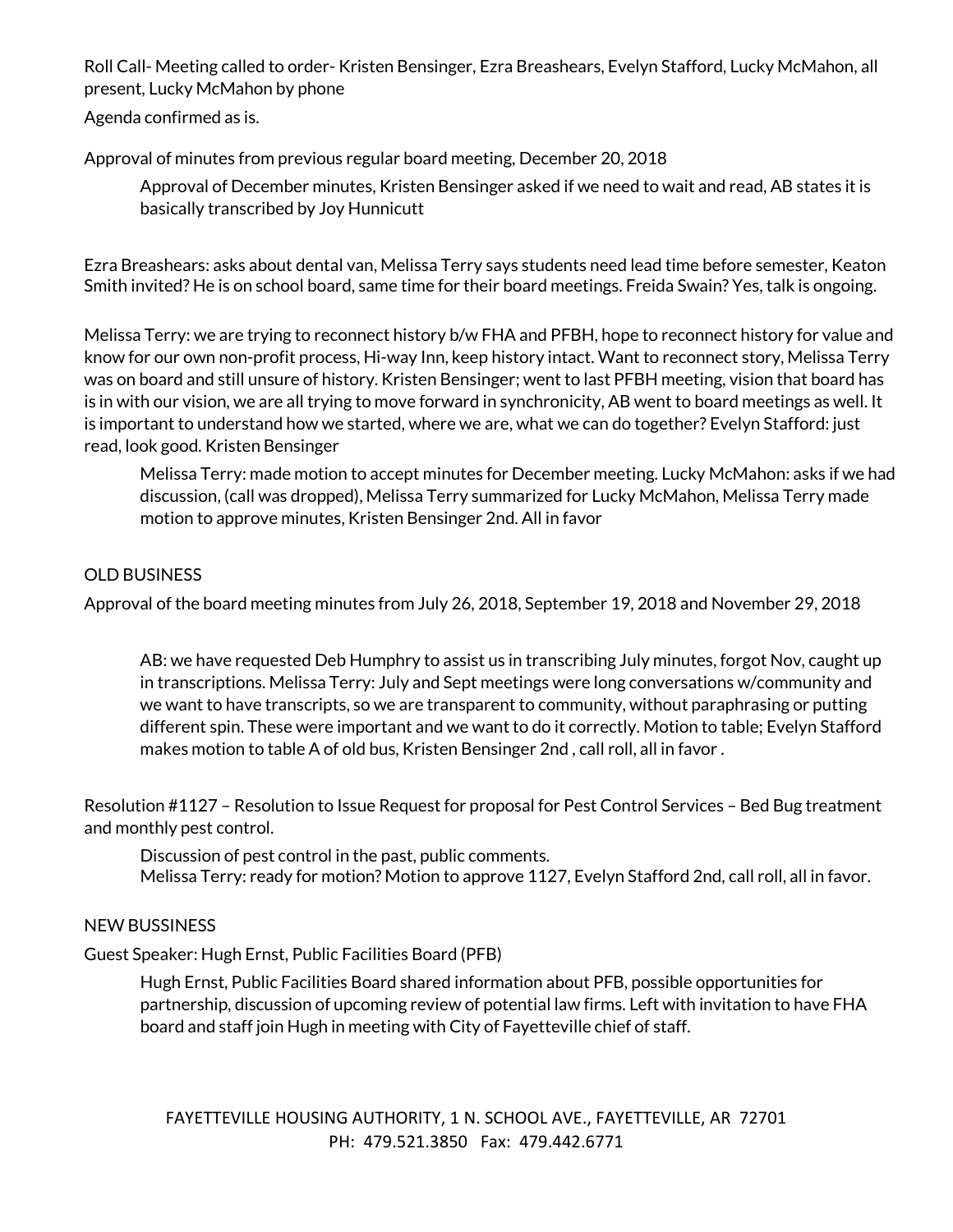FHA Development Report.

Approval of Resolution #1130 - Resolution to use \$25,000 of Morgan Manor Capital Reserves to give a forgivable loan to FHA Development to complete due diligence process. Discussion about what the money would be used for.

Ezra Breashears: move to supply of \$25000 to FHA Development, Inc. forgivable loan for due diligence. 2nd by Evelyn Stafford, all in favor. 5 min break.

Lost Lucky McMahon: calling back on speaker phone

Kristen Bensinger: can we set next meeting for FHA Development board,

AB: setting meeting as needed, next meeting is site visit, office minute

# STAFF REPORT.

Interim Executive Director

Government Shutdown effects on Capital and Operating Fund

Emergency Grant Progress

Staffing changes – all complete

Update on Online Applications

Public Housing Director, Joy Hunnicutt

Vacancy Rate

Pest Control and Bed Bug Month-to-Month

Outstanding Projects

Approval of Resolution #1131 - Resolution to update Segregation of Duties Policy

Approval of September 2018 FHA Programs' Balance Sheets & Income Statements and November 2018 Accounts Payable Summary

Approval of Resolution #1132 - Resolution to Charge off Delinquent Accounts

Approval of Resolution #1133 - Resolution to Void Checks Outstanding for more than 90 days

Approval of Resolution #1134 - Resolution to open Purchasing Card with Arvest Bank

Melissa Terry: motion to bundle administrative obligations #1131-1134 in consent motion; Evelyn Stafford: is there much to talk about with balance sheets? AB: there were new expenses, accrued paid time off, new computers, contract for online application.

Ezra Breashears: 2nd call the vote: all in favor, so moved

Approval of Resolution #1135 - Resolution to move Section 8 Administrative Fees into a separate checking account from HAP (Housing Assistance Payments) rental payments.

AB: recommended what are admin and HAP payments, separate accounts where now they are together. We may need to move some of the reserves once govt opens. Same with PH, Kristen Bensinger: what do you think we hold, AB; 3-4 reserves, looking once a year at moving money to account that makes money. Melissa Terry: motion to approve 1135, Kristen Bensinger 2nd, call role, all in favor.

Approval of Resolution #1136 - Resolution to open an additional CD for Section 8 Administrative Fee Reserve Funds. (executed after government shutdown ends)

> FAYETTEVILLE HOUSING AUTHORITY, 1 N. SCHOOL AVE., FAYETTEVILLE, AR 72701 PH: 479.521.3850 Fax: 479.442.6771